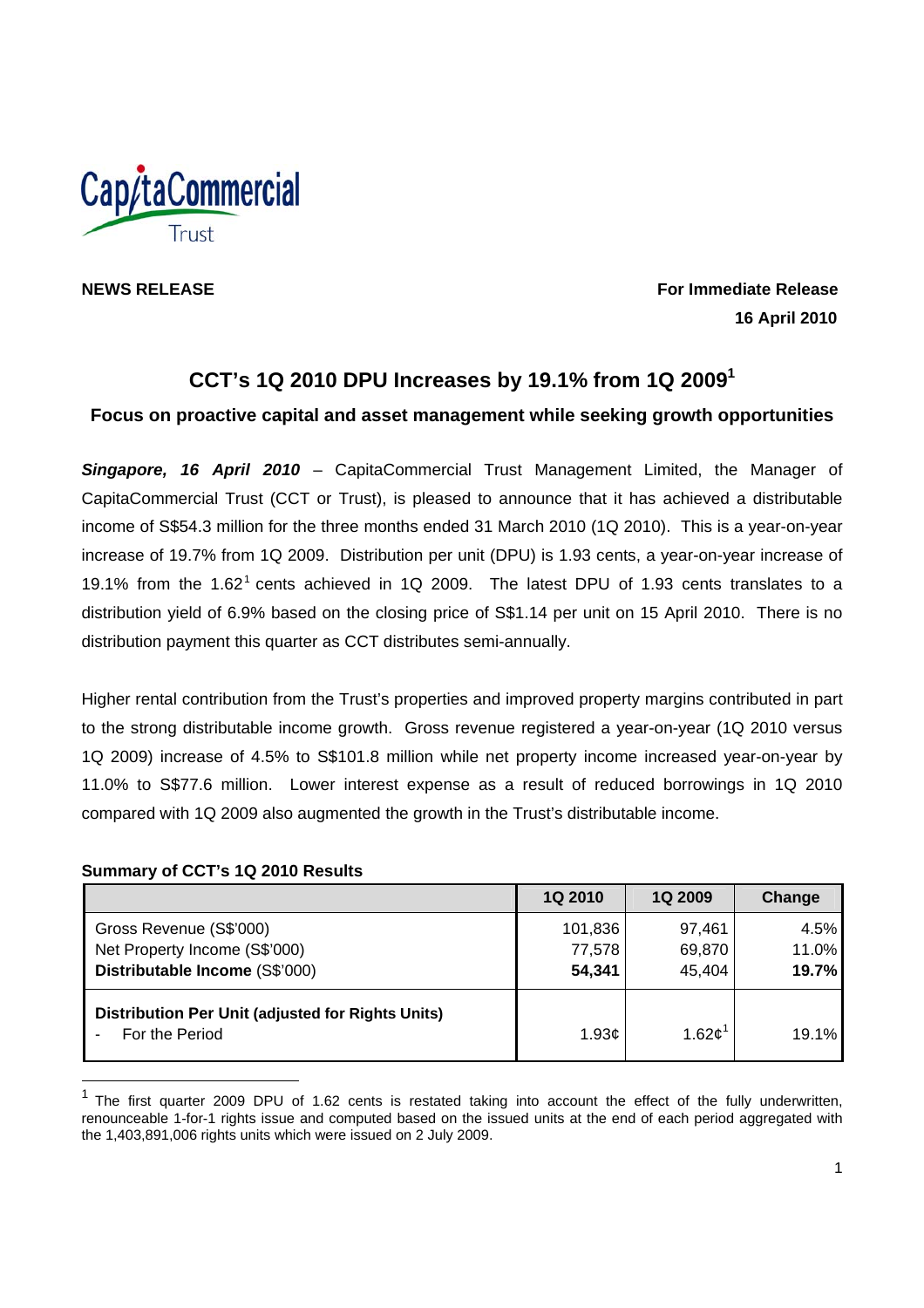The unaudited Consolidated Financial Statements for 1Q 2010 are available on the Trust's website (www.cct.com.sg) and on SGXNet (www.sgx.com).

Mr. Richard Hale, Chairman of the Manager, said, "CapitaCommercial Trust's resilient portfolio and our proactive and prudent management have delivered consistent growth in distributable income in the first quarter of 2010. Our dedicated efforts in improving operating margins and proactive capital management contributed to the Trust's year-on-year 19.1% increase in distributable income per unit to 1.93 cents. Valuable lessons learnt from the recent global financial and economic crisis have validated the need for us continually to seek ways to strengthen our balance sheet and enhance the Trust's financial flexibility. We maintain a disciplined approach towards managing our property portfolio through active leasing and cost management. We actively evaluate our property portfolio with a view to divesting assets that have reached their full potential and reinvesting in other assets that have better potential for growth. The key driving force is continually to generate long-term, sustainable returns for our unitholders."

Ms. Lynette Leong, Chief Executive Officer of the Manager, said, "The strong performance for this quarter is attributed to our good track record of proactive leasing, with the signing up of leases with positive rental reversions, and further strengthening building occupancies. Effective operating cost management and reduced interest expense have also boosted the bottom-line."

## **Capital management and portfolio reconstitution remain key strategies**

Adds Ms. Leong, "Having experienced the sharp volatility of credit markets last year, we remain vigilant and proactive in our capital management, focused on enhancing the Trust's financial flexibility. Our recent issuance of S\$225.0 million 5-year unsecured convertible bonds, the increase in the Medium Term Note Programme limit from S\$1.0 billion to S\$2.0 billion, and repurchase of S\$140.5 million existing \$370.0 million convertible bonds which have a put option in 2011, are successful efforts in refinancing debt well ahead of maturity dates, lengthening the average debt maturity, diversifying the sources of funding, and keeping the proportion of secured debt low. Our strategy still centers on fortifying the quality and value of our portfolio, while maintaining nimbleness to respond to attractive growth opportunities through enhanced financial flexibility."

In January this year, the Trust announced a portfolio reconstitution strategy to further enhance the quality and value of its portfolio, including the divestment of Robinson Point. With the completion of the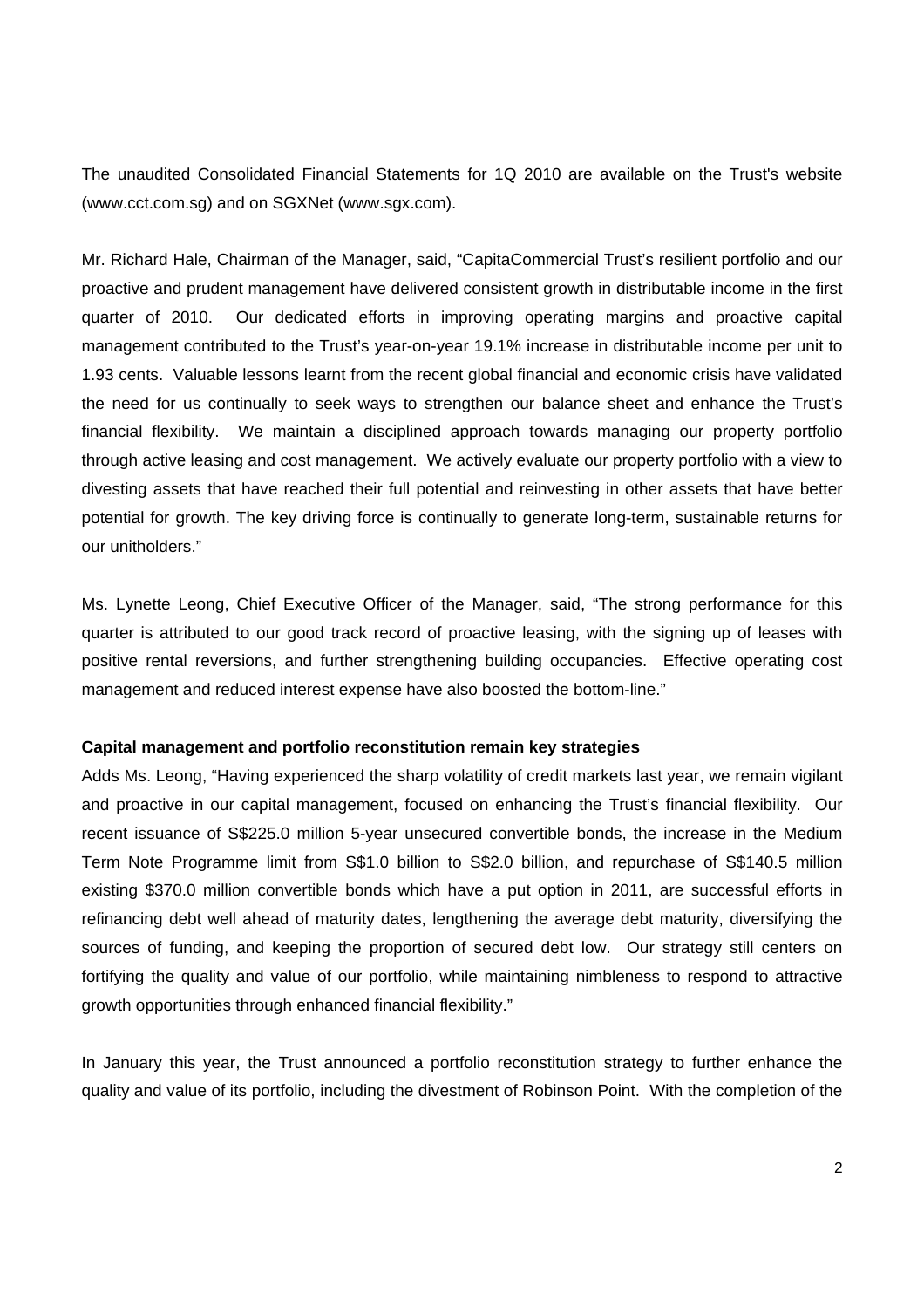sale expected on 19 April 2010, the proceeds from the divestment will provide the Trust with greater flexibility to seize any potential growth opportunities.

## **Positive Market Trend**

The Singapore government has projected Singapore's gross domestic product to grow by 7.0% to 9.0% this year on the back of an exceptionally strong growth in 1Q 2010, an upward revision of its previous forecast of 4.5% to 6.5%. On office rents, industry statistics show that the trend of falling rents is stabilizing as the rate of decline has eased to a very low percentage in the first quarter of 2010. Singapore's Grade A office space also saw an increase in occupancy rate to 94.5% in the first quarter of 2010 from a rate of 93.8% in the fourth quarter of 2009. Office demand has noticeably picked up and approximately 77% (equivalent to approximately 1.6 million square feet) of new office supply in the Central Area that are scheduled to complete in 2010 have already been pre-committed. With its high quality infrastructure and political stability, Singapore remains an attractive location for local and international firms to base their Asian operations.

"Within CCT's portfolio, we are experiencing an increasing trend of our existing tenants expanding their operations and requesting for more space, as well as more leasing interest from prospective tenants. These are evident in our increased portfolio committed occupancy to 95.1%, up from 94.8% in the fourth quarter of 2009. While there are clear, encouraging signs that office demand has recovered and office market rentals may have reached a trough, the largely uncommitted new office supply of 4.5 million square feet projected for 2011 and 2012 still leaves a question of when office market rentals will recover and to what degree. Given CCT's financial flexibility and our proven successful management track record, we believe we are well positioned to capture and ride the recovery when it happens," adds Ms Leong.

 $-$  END $-$ 

## **About CapitaCommercial Trust** (www.cct.com.sg)

CapitaCommercial Trust is Singapore's first listed commercial REIT with a market capitalisation of S\$3.2 billion based on the last traded price of S\$1.14 per unit on 15 April 2010. CCT aims to own and invest in real estate and real estate-related assets which are income producing and used, or predominantly used, for commercial purposes. The total asset size of CCT is S\$6.0 billion as at 31 March 2010, comprising a portfolio of eleven prime properties in Singapore, as well as investments in Malaysia. The properties in Singapore are Capital Tower, Six Battery Road, One George Street, HSBC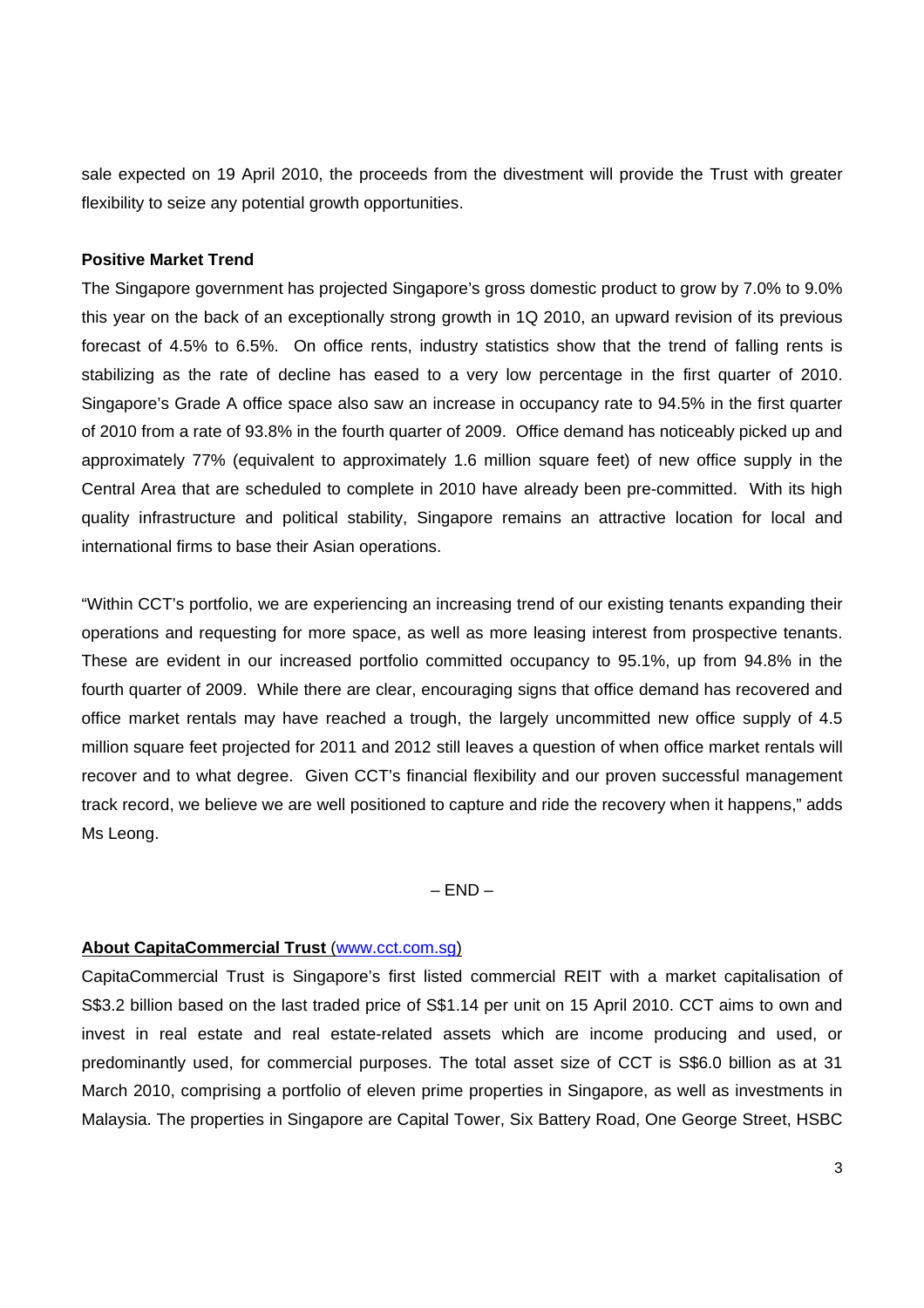Building, Raffles City (60% interest through RCS Trust), Starhub Centre, Robinson Point (the agreement to sell Robinson Point was announced on 20 January 2010 and the sale is expected to be completed on 19 April 2010), Bugis Village, Wilkie Edge, Golden Shoe Car Park and Market Street Car Park. In addition, CCT is a substantial unitholder of Quill Capita Trust with 30% unitholdings and has taken a 7.4% stake in the Malaysia Commercial Development Fund Pte. Ltd. (MCDF). Quill Capita Trust is a commercial REIT listed on Bursa Malaysia Securities Berhad, with a portfolio of ten commercial properties in Kuala Lumpur, Cyberjaya and Penang. MCDF is CapitaLand's first and largest Malaysia private real estate fund with a focus on real estate development properties primarily in Kuala Lumpur and the Klang Valley, Malaysia.

Effective from 18 September 2009, CCT is a constituent of FTSE4Good Index Series (FTSE4Good), a series of benchmark and tradable indices derived from the globally recognised FTSE Global Equity Index Series. FTSE4Good is designed to track the performance of companies meeting international corporate responsibility (CR) standards and forms the basis for over 70 different funds and investment products.

CCT is managed by an external manager, CapitaCommercial Trust Management Limited, which is an indirect wholly-owned subsidiary of CapitaLand Limited, one of the largest real estate companies in Southeast Asia by market capitalisation.

**\_\_\_\_\_\_\_\_\_\_\_\_\_\_\_\_\_\_\_\_\_\_\_\_\_\_\_\_\_\_\_\_\_\_\_\_\_\_\_\_\_\_\_\_\_\_\_\_\_\_\_\_\_\_\_\_\_\_\_\_\_\_\_\_\_\_\_\_\_\_** 

## **Issued by CapitaCommercial Trust Management Limited**

(Company registration no. 200309059W)

#### **Contact**

Ho Mei Peng Head, Investor Relations & Communications DID: (65) 6826 5586 Mobile: (65) 9668 8290 Email: ho.meipeng@capitaland.com

#### **Important Notice**

This release may contain forward-looking statements that involve assumptions, risks and uncertainties. Actual future performance, outcomes and results may differ materially from those expressed in forward-looking statements as a result of a number of risks, uncertainties and assumptions. Representative examples of these factors include (without limitation) general industry and economic conditions, interest rate trends, cost of capital and capital availability, competition from similar developments, shifts in expected levels of occupancy or property rental income, changes in operating expenses, including employee wages, benefits and training, governmental